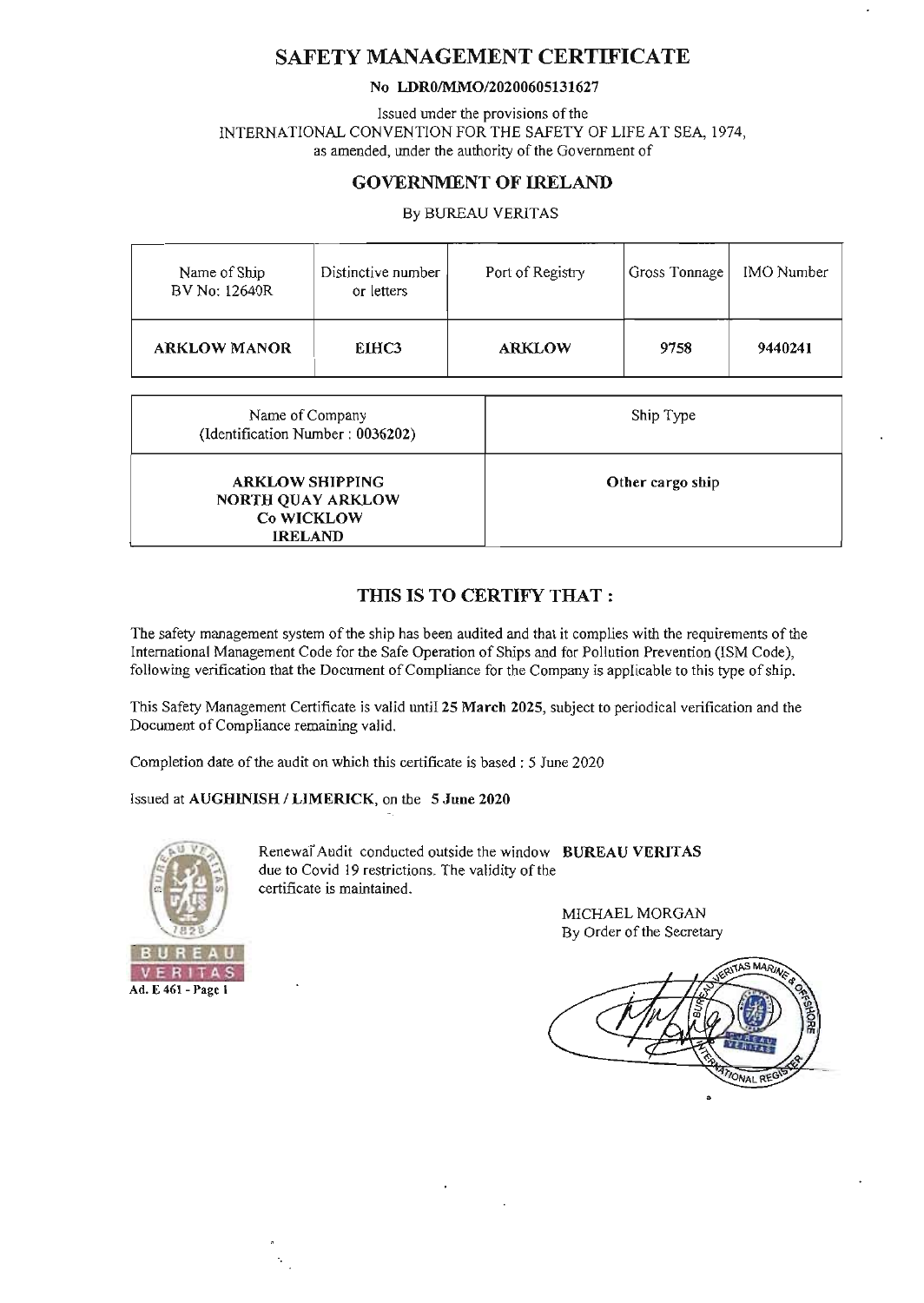#### Certificate No. LDR0/MMO/20200605131627

l,

# **ENDORSEMENT FOR INTERMEDIATE VERIFICATION AND ADDITIONAL VERIFICATION (IF REQUIRED)**

THIS IS TO CERTIFY THAT, at the periodical verification in accordance with regulation IX/6.1 of the Convention and paragraph 13.8 of the ISM Code, the safety management system was found to comply with the requirements of the ISM Code.

RANGE: From 25 March 2022 to 25 March 2023

 $\lambda$ 

| <b>INTERMEDIATE VERIFICATION</b><br>(to be completed between the second and third<br>anniversary date) |       |  |
|--------------------------------------------------------------------------------------------------------|-------|--|
|                                                                                                        |       |  |
|                                                                                                        |       |  |
| <b>ADDITIONAL VERIFICATION</b>                                                                         |       |  |
|                                                                                                        |       |  |
|                                                                                                        |       |  |
|                                                                                                        | Date: |  |
| <b>ADDITIONAL VERIFICATION</b>                                                                         |       |  |
|                                                                                                        |       |  |
|                                                                                                        |       |  |
|                                                                                                        |       |  |
| <b>ADDITIONAL VERIFICATION</b>                                                                         |       |  |
|                                                                                                        |       |  |
| ÷.,                                                                                                    |       |  |
| ولد                                                                                                    | Date: |  |